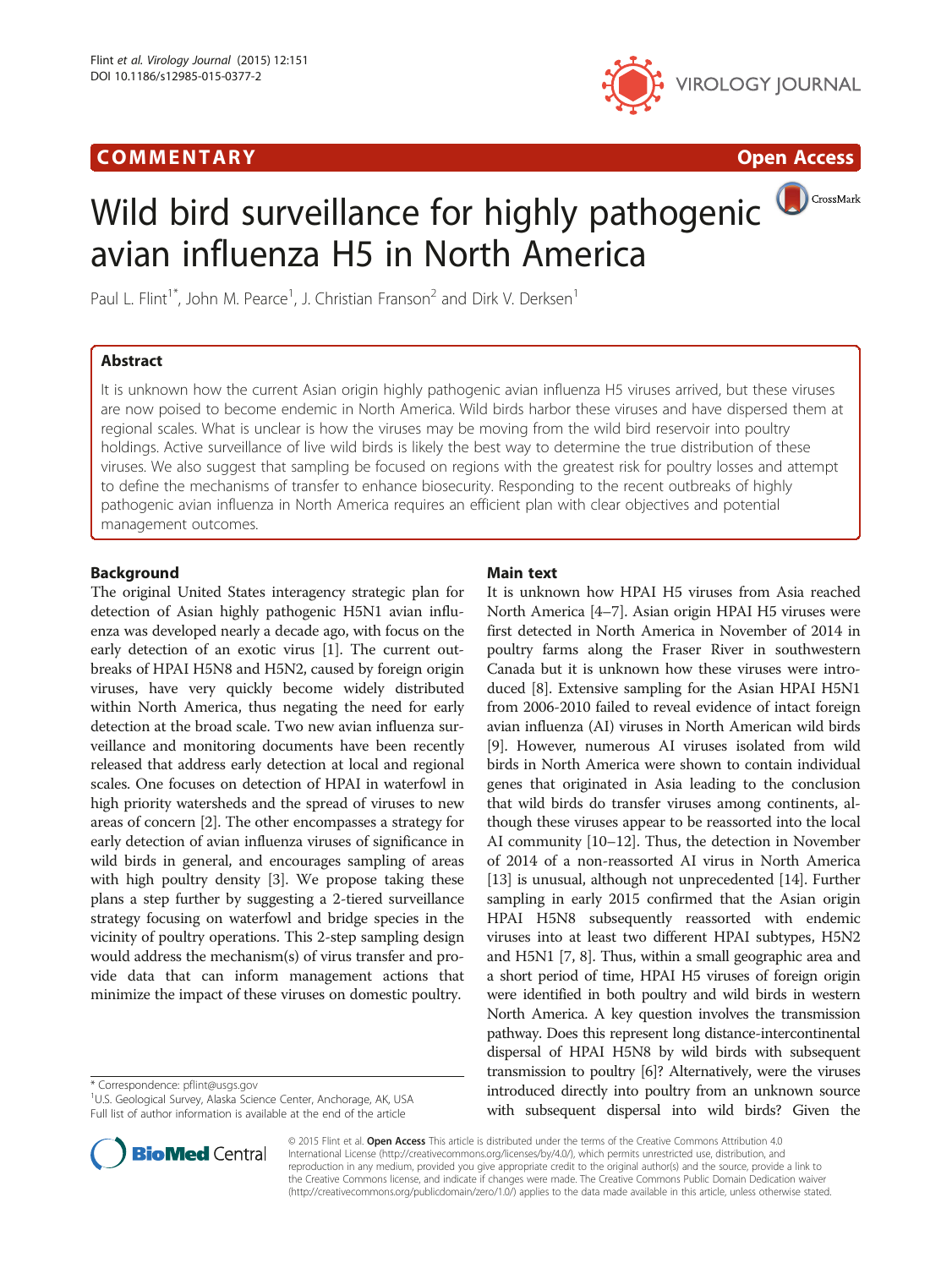<span id="page-1-0"></span>available data, both mechanisms are plausible and we cannot distinguish between these competing hypotheses.

Regardless of introductory mechanism, the HPAI H5 is now poised to become endemic in wild birds of North America [\[4\]](#page-4-0), with the question of transmission pathway now more relevant at regional and local scales. Sampling within the Pacific Flyway of North America suggests that wild birds have dispersed HPAI viruses within this region [[15](#page-4-0)]. Similarly, opportunistic sampling within the Mississippi Flyway demonstrates that HPAI viruses were more broadly distributed in space and time than detected in poultry outbreaks [[15\]](#page-4-0). Equating the timing of detection in wild birds with the timing of arrival in a given area requires the assumption that sampling intensity was sufficient to detect the virus with high sensitivity (i.e., probability of virus detection when present in the population under surveillance). Given that active surveillance has been opportunistic, the sensitivity of the sampling is unknown, but may have been low, resulting in uncertainty regarding timing of dispersal. Equating patterns of poultry outbreaks of a virus that originated in wild birds with actual patterns of virus distribution and spread requires even more assumptions.

## Movement of AI from wild birds to poultry

We developed a conceptual model that characterizes the process of AI transmission from wild birds into poultry holdings (Fig. 1). The widespread distribution of HPAI in wild birds in the Pacific Flyway (seven states) combined with the small number of reported commercial poultry outbreaks (two in CA) in the same area implies that

completion of the pathway described in the model (i.e., the product of all three probabilities) may be relatively rare. Given that this is a rare event, the time lag between transmission of a virus to a specific area by wild birds and transfer leading to infection of poultry is unknown. The full distribution of HPAI H5 viruses in wild birds in the Mississippi Flyway remains unknown, but the timeline where poultry outbreaks occurred from north to south at a time when general waterfowl migration was moving in the opposite direction may simply represent variable time lags between introduction of the virus and its appearance in poultry holdings. We hypothesize that environmental factors likely influence the process of AI transmission from wild birds into poultry. For example, severe weather may encourage bridge species to try and enter poultry barns for food and/or shelter. Alternatively, warm weather may increase access for bridge species as barns are opened for ventilation. If the probabilities in our model are influenced by environmental conditions, there is no basis for assuming a consistent time lag. Further there is likely spatial and temporal variation in the probabilities within our model. For example, the ratio of commercial poultry farms in the Mississippi to the Pacific Flyway is about 4:1 and the comparable ratio of HPAI H5 outbreaks is >50:1 [[15](#page-4-0)]. Thus, it appears that the probability of completing the modeled process varied among regions or time periods. Little is known regarding the mechanisms of transfer between wild waterfowl and commercial poultry and external factors which may alter those mechanisms.

Because HPAI H5 viruses were found in waterfowl species in numerous locations in both the Pacific and

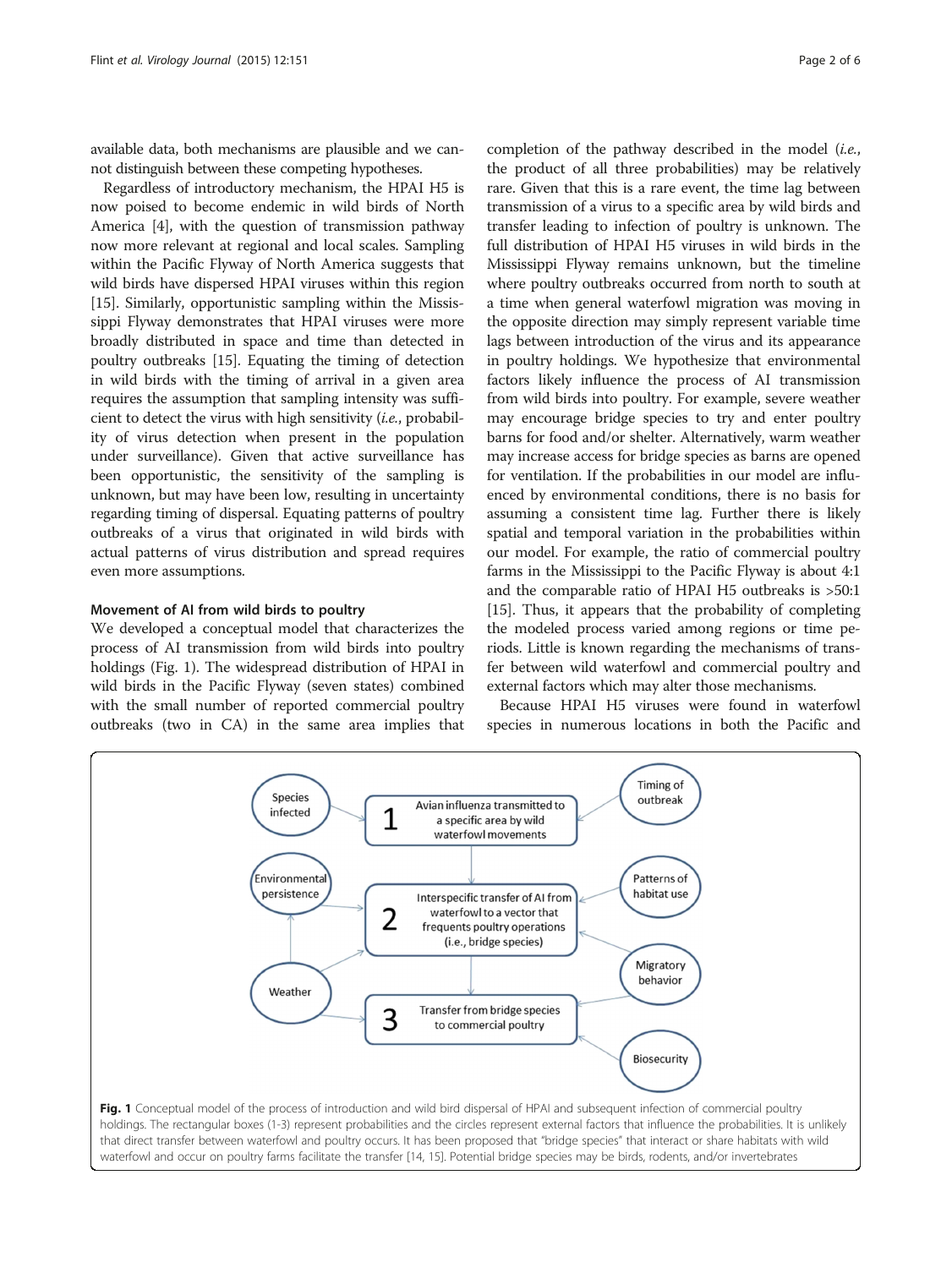Mississippi Flyways, we assumed that the first probability in Fig. [1](#page-1-0) of our conceptual model was very high  $(i.e., 1.0$  at numerous locations). Relatively little is known about potential bridge species but they likely vary by region and in some cases by season. Burns et al. [\[16\]](#page-4-0) identified 121 species of wild birds that occurred in the vicinity of commercial poultry operations in Canada and Caron et al. [[17](#page-4-0)] described > 200 species from a series of sites in Zimbabwe. However, both studies identified a much smaller sub-set of species that were common and considered capable of transmitting AI. Specifically, Burns et al. [\[16\]](#page-4-0) noted European Starlings (Sturnus vulgaris) and Rock Pigeons (Columba livia) as two wild bird species most likely to enter commercial poultry facilities. Boon et al. [[18\]](#page-4-0) inoculated starlings and pigeons with HPAI H5N1 and documented active infections with no mortality. Thus, we suggest that these two common and wide spread birds are examples of potential bridge species for HPAI in North America. Other studies have documented HPAI in insects [[19](#page-4-0)–[21\]](#page-4-0) and LPAI in rodents [[22](#page-4-0)] making the potential range of bridge species quite large.

### Effective wild bird surveillance

Detection of HPAI H5N8 and H5N2 in wild waterfowl in Asia, Europe, and North America has resulted from active surveillance and isolated dead bird investigations [[13, 23, 24](#page-4-0)]. Knight-Jones et al. [\[25\]](#page-4-0) conducted detailed analyses comparing various surveillance sampling techniques used to detect Asian HPAI H5N1 at Lake Constance in Europe. They concluded that sentinel bird sampling and testing of birds found dead were the most sensitive and cost effective techniques. However, they noted that the utility of dead bird testing is highly dependent on the probability of a dead bird being found and mortality rates. In their review, Hoye et al. [\[26\]](#page-4-0) concluded that dead bird surveillance cannot be used to infer complete presence or absence distributions of HPAI if the viruses do not cause mortality. Kang et al. [[27](#page-4-0)] exposed wild caught Mallards (Anas platyrhynchos) and Baikal Teal (Anas formosa) to HPAI H5N8 in a controlled trial and noted that all birds became infected and shed virus at high rates. No mortality occurred in 41 inoculated Mallards but 1 of 2 teal died without showing clinical signs and the cause of death was not determined. In a reported mortality event in South Korea, HPAI H5N8 was isolated from tissues of eight waterbird species and Baikal Teal, in particular, exhibited a combination of clinical signs and gross and microscopic lesions leading the authors to conclude that HPAI was a cause of mortality [[28](#page-4-0)]. Thus, Baikal Teal may be susceptible to H5N8, but Jeong et al. [\[24\]](#page-4-0) found H5 antibodies in >50 % of live/wild Baikal Teal sampled, implying that the realized mortality rate in the wild must be fairly low. Zhao et al. [\[29\]](#page-5-0) exposed 6-week-old Mallards to HPAI H5N8 and similarly observed no mortality within

14 days. Given the apparent low mortality rate for wild birds exposed to HPAI H5N8 some authors have concluded that active surveillance is the preferred approach [[23](#page-4-0), [27](#page-4-0), [30, 31\]](#page-5-0). Further, the apparent spread of HPAI H5N8 in wild birds in North America (from Washington south within the Pacific Flyway) has been primarily detected with active surveillance and is notable for a dearth of reported mortality events. Thus, active directed surveillance sampling of live birds appears to have the highest sensitivity for determining the true distribution of the HPAI H5 viruses currently circulating in wild birds in North America. Testing of dead birds associated with mortality investigations may provide an ancillary source of information on avian influenza viruses, revealing new geographic locations of H5 viruses or changes in viral pathogenicity or host range [\[2, 26\]](#page-4-0). However, such sampling is, by its very nature, opportunistic and unpredictable, limiting inference regarding the distribution of these viruses.

As more is learned about the epizootiology of HPAI H5 viruses, surveillance techniques in North America and elsewhere can be tailored to optimize detection. Furthermore, the HPAI situation in North America presents an opportunity to investigate the potential movement of these viruses among wild birds and poultry facilities. At this time, the Centers for Disease Control and Prevention considers the risk posed to human health by the HPAI H5 viruses found in wild birds and poultry in North America to be low [[32](#page-5-0)]. Yet, these viruses pose substantial risk to the commercial poultry industry where losses have significant economic impacts. Therefore, a tiered sampling approach in response to HPAI H5 viruses currently circulating in North America may be the most efficient surveillance strategy. Such an approach would allow sampling to be segregated seasonally and geographically, and targeted based on risk. Machalaba et al. [\[31](#page-5-0)] noted that high latitude sampling associated with breeding areas seem to indicate relative "hotspots" for AI. These high latitude areas also occur in regions where birds from multiple flyways overlap creating the potential for broad scale dispersal of viruses along an East-West gradient (Fig. [2\)](#page-3-0) [[7\]](#page-4-0). Thus, breeding season sampling would focus on higher latitude areas and assess the risk for spread across flyways. Wild bird surveillance sampling outside of the breeding season could incorporate a risk-based approach by focusing in areas with the highest density of poultry (Fig. [2\)](#page-3-0), with stratification at multiple levels (flyway, state, and county). Retrospective studies have demonstrated that the likelihood of AI outbreaks in poultry increased with proximity to wetlands [\[32](#page-5-0)–[34\]](#page-5-0). Thus, habitat mapping could be used to target sampling at farms with the greatest risk.

### Conclusions

Surveillance activities should go beyond simply documenting and tracking where HPAI H5 viruses occur, but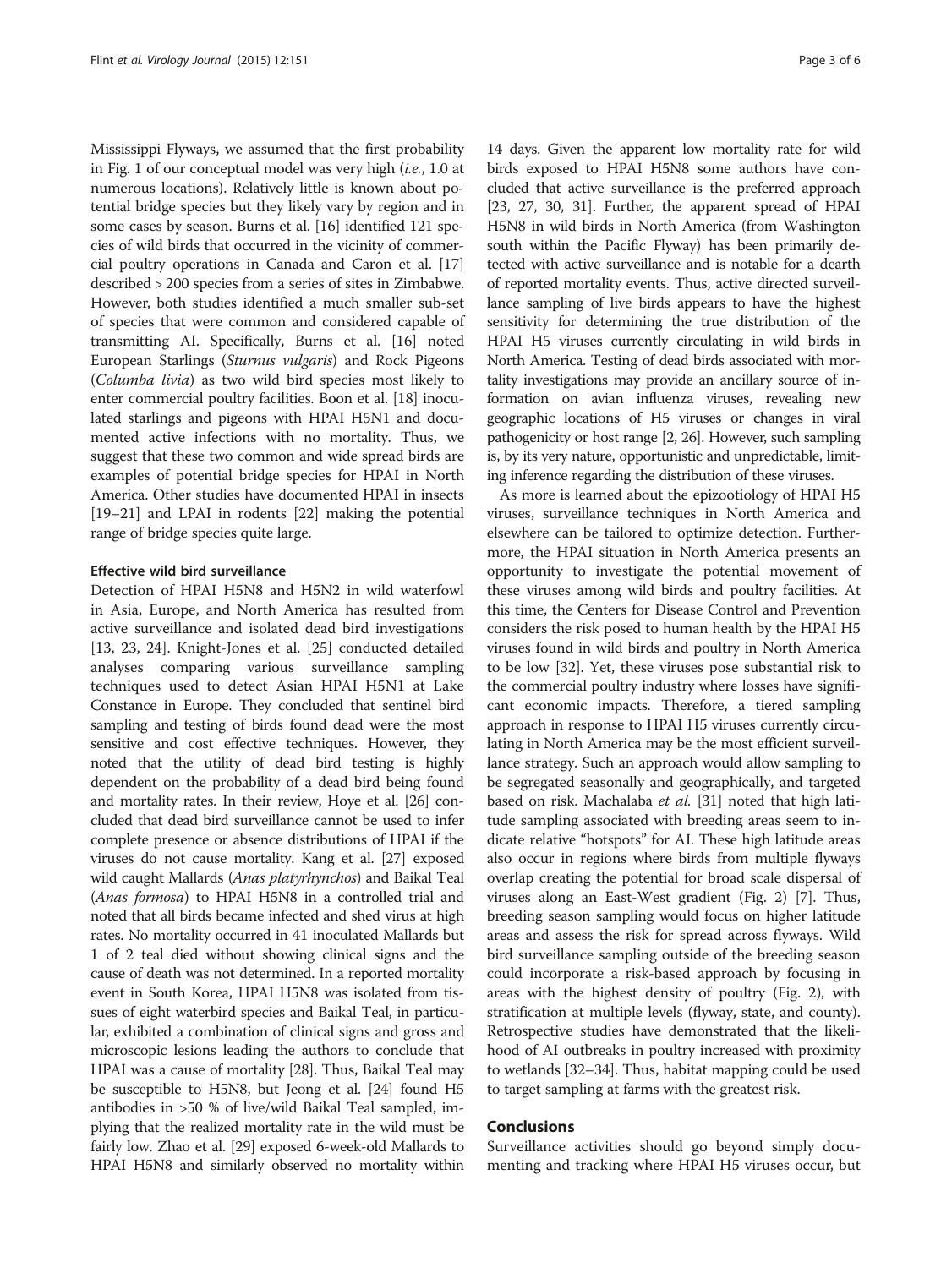<span id="page-3-0"></span>

rather target sampling in areas where management outcomes can be applied that enhance biosecurity. The existing HPAI surveillance plan for waterfowl focuses on early detection of viruses in specific areas (Fig. [1,](#page-1-0) box 1), selected on the basis of watershed characteristics, dabbling duck populations and movements, and previous AI activity [\[2\]](#page-4-0). For example, that plan calls for a greater sampling effort in areas of Utah and Nevada with prioritized watersheds and mixing of dabbling ducks but little commercial poultry production, than in the portions of Iowa and Minnesota where commercial poultry losses associated with H5N2 exceeded 40 million birds in spring 2015 [[2](#page-4-0), [15\]](#page-4-0). We propose that sampling be stratified in relation to the risk of economic damage to the poultry industry associated with these viruses by targeting areas of highest poultry density (Fig. 2) [[3\]](#page-4-0). When HPAI is detected in a region, either in wild birds or poultry, directed sampling should immediately expand

to include potential bridge species appropriate to specific locations and time (Fig. [1,](#page-1-0) box 2). Poultry facilities attract flies, rodents, and other pests and an investigation of 81 HPAI-positive turkey farms in the Midwestern U.S. in 2015 indicated that wild birds were observed within facilities on 35 % of farms [\[35](#page-5-0), [36\]](#page-5-0). Wildlife surveys and poultry facility investigations can be used to identify high priority bridge species [\[16](#page-4-0), [17,](#page-4-0)[36\]](#page-5-0). Identification of the pathways by which HPAI can move from waterfowl into commercial poultry holdings can then be used to enhance and actively target biosecurity [[31](#page-5-0)] (Fig. [1](#page-1-0), box 3). We emphasize that in our conceptual model of HPAI movement, biosecurity is the only factor that could be controlled (Fig. [1\)](#page-1-0). As such, a logical goal of a surveillance program would be to facilitate enhancement of biosecurity. Understanding which bridge species may be involved, when, how, and why they enter poultry facilities is necessary to define potential counter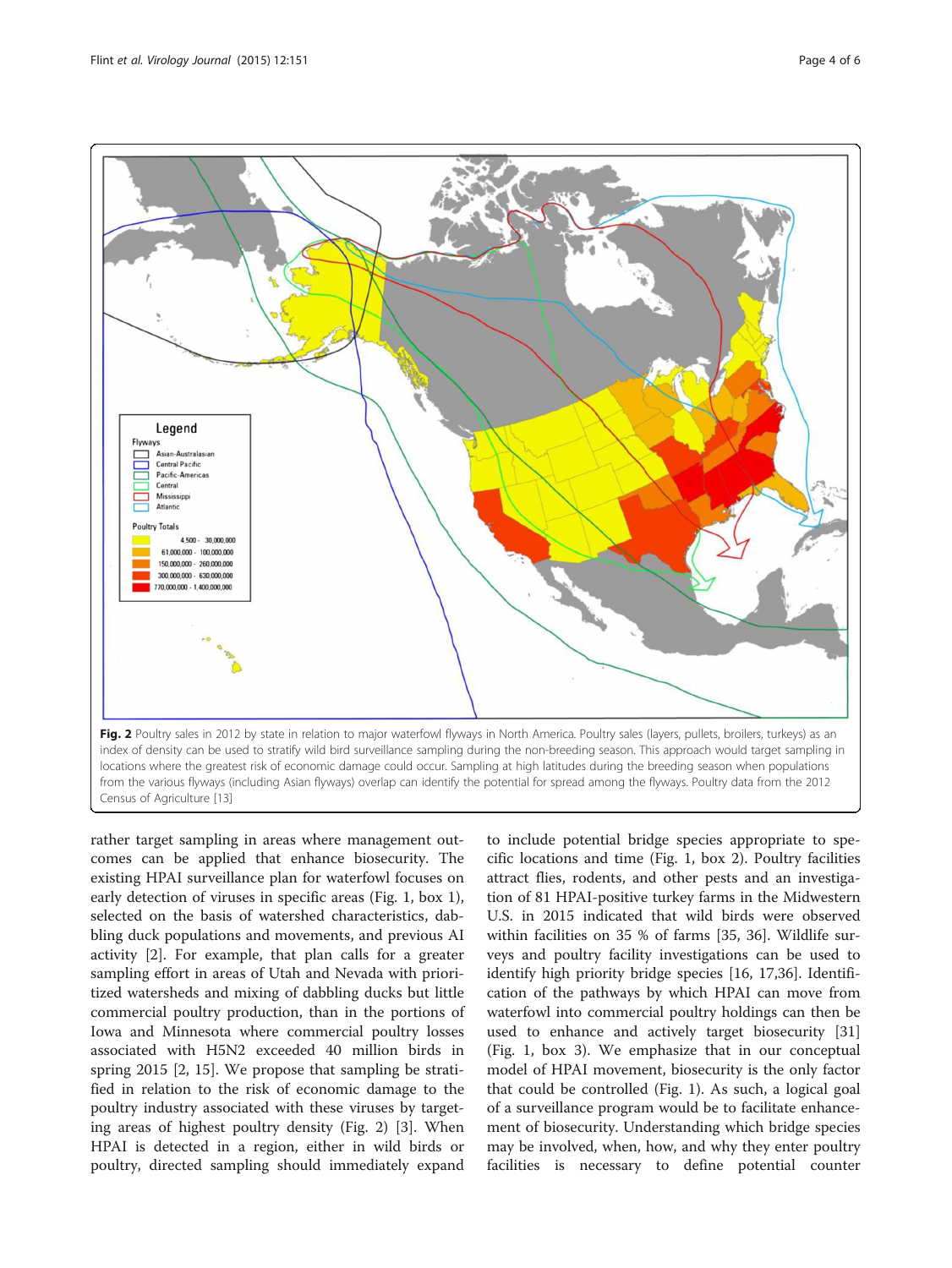<span id="page-4-0"></span>strategies. Clearly the response to avian vs mammalian bridge species would be different. It may also be productive to pursue identification of bridge species associated with low pathogenic AI infections, as these are common in wild waterfowl and occur annually in commercial poultry [[37\]](#page-5-0). Detailed studies of epidemiological links between wild waterfowl and commercial poultry may provide a means to target biosecurity and lessen the economic impacts of the HPAI viruses currently circulating in in North America. Timely analyses of collected samples and rapid response to positive detections from surveillance results are also essential to facilitating management outcomes.

#### Abbreviations

AI: Avian influenza; HPAI: Highly pathogenic avian influenza; CA: California.

#### Competing interests

The authors declare that they have no competing interests.

#### Authors' contributions

All authors contributed to the conceptual development and writing of this manuscript. All authors read and approved the final manuscript.

#### Acknowledgements

M. Whalen helped prepare the figures. The manuscript was improved by comments from K. Miles and A. Reeves.

#### Author details

<sup>1</sup>U.S. Geological Survey, Alaska Science Center, Anchorage, AK, USA. <sup>2</sup>U.S. Geological Survey, National Wildlife Health Center, Madison, WI, USA.

# Received: 29 May 2015 Accepted: 7 September 2015

#### References

- 1. An early detection system for highly pathogenic H5N1 avian influenza in wild migratory birds: U.S. interagency strategic plan. [http://www.usda.gov/](http://www.usda.gov/documents/wildbirdstrategicplanpdf.pdf) [documents/wildbirdstrategicplanpdf.pdf](http://www.usda.gov/documents/wildbirdstrategicplanpdf.pdf). Accessed 21 August 2005.
- Surveillance plan for highly pathogenic avian influenza in waterfowl in the United States. [http://www.aphis.usda.gov/animal\\_health/downloads/](http://www.aphis.usda.gov/animal_health/downloads/animal_diseases/ai/2015-hpai-surveillance-plan.pdf) [animal\\_diseases/ai/2015-hpai-surveillance-plan.pdf.](http://www.aphis.usda.gov/animal_health/downloads/animal_diseases/ai/2015-hpai-surveillance-plan.pdf) Accessed 21 August 2015.
- 3. Early detection and monitoring for avian influenzas of significance in wild birds a U.S. interagency strategic plan. [http://www.aphis.usda.gov/](http://www.aphis.usda.gov/animal_health/downloads/animal_diseases/ai/wild-bird-strategic-plan.pdf) [animal\\_health/downloads/animal\\_diseases/ai/wild-bird-strategic-plan.pdf](http://www.aphis.usda.gov/animal_health/downloads/animal_diseases/ai/wild-bird-strategic-plan.pdf). Accessed 21 August 2015.
- 4. Hall JS, Dusek RJ, Spackman E. Rapidly expanding range of highly pathogenic avian influenza viruses. Emerg Infect Dis. 2015;21:1251–2. http://dx.doi.org/[10.3201/eid2107.150403](http://dx.doi.org/10.3201/eid2107.150403).
- 5. Lee DH, Torchetti MK, Winker K, Ip HS, Song CS, Swayne DE. Intercontinental spread of Asian-origin H5N8 to North America through Beringia by migratory birds. J Virol. 2015;89:6521–4. http://dx.doi.org/[10.1128/JVI.00728-15.](http://dx.doi.org/10.1128/JVI.00728-15)
- 6. Verhagen JH, Herfst S, Fouchier RAM. How a virus travels the world. Science. 2015;347:616–7. http://dx.doi.org[/10.1126/science.aaa6724.](http://dx.doi.org/10.1126/science.aaa6724)
- 7. Verhagen JH, van der Jeugd HP, Nolet BA, Slaterus R, Kharitonov SP, de Vries PP, et al. Wild bird surveillance around outbreaks of highly pathogenic avian influenza A(H5N8) virus in the Netherlands, 2014, within the context of global flyways. Euro Surv. 2015;20(12). Available online: <http://www.eurosurveillance.org/images/dynamic/EE/V20N12/art21069.pdf.> Accessed 18 September 2015.
- Pasick J, Berhane Y, Joseph T, Bowes V, Hisanaga T, Handel K, et al. Reassortant highly pathogenic influenza a H5N2 virus containing gene segments related to Eurasian H5N8 in British Columbia, Canada, 2014. Sci Rep. 2015;5:9484. http://dx.doi.org/[10.1038/srep09484](http://dx.doi.org/10.1038/srep09484).
- 9. Miller RS, Sweeney SJ, Akkina JE, Saito EK. Potential intercontinental movement of influenza A (H7N9) virus into North America by wild birds:

Application of a rapid assessment framework. Trans Emerg Dis. 2014; in press. http://dx.doi.org[/10.1111/tbed.12213](http://dx.doi.org/10.1111/tbed.12213)

- 10. Koehler AV, Pearce JM, Ip HS, Flint PL, Franson JC. Genetic evidence of intercontinental dispersal of avian influenza by a migratory bird: the northern pintail (Anas acuta). Mol Ecol. 2008;17:4754–62. http://dx.doi.org/ [10.1111/j.1365-294x.2008.03953.x.](http://dx.doi.org/10.1111/j.1365-294x.2008.03953.x)
- 11. Pearce JM, Ramey AM, Flint PL, Koehler AV, Fleskes J, Franson JC, et al. Avian influenza at both ends of a migratory flyway: characterizing viral genomic diversity to optimize surveillance plans for North America. Evol Appl. 2009;2:457–68. http://dx.doi.org[/10.1111/j.1752-4571.2009.00071.x.](http://dx.doi.org/10.1111/j.1752-4571.2009.00071.x)
- 12. Ramey AM, Pearce JM, Flint PL, Ip HS, Derksen DV, Franson JC, et al. Intercontinental reassortment and genomic variation of low pathogenic avian influenza viruses isolated from northern pintails (Anas acuta) in Alaska: examining the evidence through space and time. Virology. 2010;401:179–89. http://dx.doi.org[/10.1016/j.virol.2010.02.006](http://dx.doi.org/10.1016/j.virol.2010.02.006).
- 13. Ip HS, Torchetti MK, Crespo R, Kohrs P, DeBruyn P, Mansfield KG, et al. Novel Eurasian highly pathogenic influenza A H5 viruses in wild birds, Washington, USA, 2014. Emerg Infect Dis. 2015;21:886–90. http://dx.doi.org/ [10.3201/eid2105.142020.](http://dx.doi.org/10.3201/eid2105.142020)
- 14. Ramey AM, Reeves AB, Sonsthagen SA, TeSlaa JL, Nashold S, Donnelly T, et al. Dispersal of H9N2 influenza A viruses between East Asia and North America by wild birds. Virology. 2015;482:79–83. http://dx.doi.org[/10.1016/](http://dx.doi.org/10.1016/j.virol.2015.03.028) [j.virol.2015.03.028.](http://dx.doi.org/10.1016/j.virol.2015.03.028)
- 15. USDA-APHIS. Update on avian infleunza findings. Poultry findings confirmed by USDA's National Veterinary Services Laboratory.[https://www.aphis.usda.gov/](https://www.aphis.usda.gov/wps/portal/aphis/ourfocus/animalhealth/sa_animal_disease_information/sa_avian_health/ct_avian_influenza_disease/) [wps/portal/aphis/ourfocus/animalhealth/sa\\_animal\\_disease\\_information/](https://www.aphis.usda.gov/wps/portal/aphis/ourfocus/animalhealth/sa_animal_disease_information/sa_avian_health/ct_avian_influenza_disease/) [sa\\_avian\\_health/ct\\_avian\\_influenza\\_disease/](https://www.aphis.usda.gov/wps/portal/aphis/ourfocus/animalhealth/sa_animal_disease_information/sa_avian_health/ct_avian_influenza_disease/). Accessed 18 September 2015.
- 16. Burns TE, Ribble C, Stephen C, Kelton D, Toews L, Osterhold J, et al. Use of observed wild bird activity on poultry farms and a literature review to target species as high priority for avian influenza testing in 2 regions of Canada. Can Vet J. 2012;53:158–66.
- 17. Caron A, Grosbois V, Etter E, Gaidet N, de Garine-Wichatitsky M. Bridge hosts for avian influenza viruses at the wildlife/domestic interface: an eco-epidemiological framework implemented in southern Africa. Pre Vet Med. 2014;117:590–600. http://dx.doi.org[/10.1016/j.prevetmed.2014.09.014](http://dx.doi.org/10.1016/j.prevetmed.2014.09.014).
- 18. Boon ACM, Sandbulte MR, Seiler P, Webby RJ, Songserm T, Guan Y, et al. Role of terrestrial wild birds in ecology of influenza A virus (H5N1). Emerg Infect Dis. 2007;13:1720–4. http://dx.doi.org[/10.3201/eid1311.070114](http://dx.doi.org/10.3201/eid1311.070114).
- 19. Sawabe K, Hoshino K, Isawa H, Sasaki T, Hayashi T, Tsuda Y, et al. Detection and isolation of highly pathogenic H5N1 avian influenza A viruses from blow flies collected in the vicinity of an infected poultry farm in Kyoto, Japan 2004. Am J Trop Med Hyg. 2006;75:327–32.
- 20. Sawabe K, Hoshino K, Isawa H, Sasaki T, Kin KS, Hayashi T et al. Blow flies were one of the possible candidates for transmission of highly pathogenic H5N1 avian influenza virus during the 2004 outbreaks in Japan. Influ Res Treat. 2011:652652. http://dx.doi.org[/10.1155/2011/652652](http://dx.doi.org/10.1155/2011/652652)
- 21. Wanaratana S, Panyim S, Pakpinyo S. The potential of house flies to act as a vector of avian influenza subtype H5N1 under experimental conditions. Med Vet Ent. 2011;25:58–63. http://dx.doi.org/[10.1111/](http://dx.doi.org/10.1111/j.1365-2915.2010.00928.x) [j.1365-2915.2010.00928.x.](http://dx.doi.org/10.1111/j.1365-2915.2010.00928.x)
- 22. Shriner SA, VanDalen KK, Mooers NL, Ellis JW, Sullivan HJ, Root JJ, et al. Low-pathogenic avian influenza viruses in wild house mice. PLoS ONE. 2012;7(6):e39206. http://dx.doi.org/[10.1371/journal.pone.0039206.](http://dx.doi.org/10.1371/journal.pone.0039206)
- 23. EFSA. Highly pathogenic avian influenza A subtype H5N81. EFSA J. 2014;12:3941.
- 24. Jeong J, Kang HM, Lee EK, Song BM, Kwon YK, Kim HR, et al. Highly pathogenic avian influenza (H5N8) in domestic poultry and its relationship with migratory birds in South Korea during 2014. Vet Microbio. 2014;173:249–57. http://dx.doi.org/[10.1016/j.vetmic.2014.08.002.](http://dx.doi.org/10.1016/j.vetmic.2014.08.002)
- 25. Knight-Jones TJD, Hauser R, Matthes D, Stark KDC. Evaluation of effectiveness and efficiency of wild bird surveillance for avian influenza. Vet Res. 2010;41:50. 50. http://dx.doi.org[/10.1051/vetres/2010023](http://dx.doi.org/10.1051/vetres/2010023).
- 26. Hoye BJ, Munster VJ, Nishiura H, Klaassen M, Fouchier RAM. Surveillance of wild birds for avian influenza virus. Emerg Infect Dis. 2010;16:1827–34. http://dx.doi.org[/10.3201/eid1612.100589](http://dx.doi.org/10.3201/eid1612.100589).
- 27. Kang HM, Lee EK, Song BM, Jeong J, Choi JG, Jeong J, et al. Novel reassortant influenza A(H5N8) viruses among domestic and wild ducks, South Korea, 2014. Emerg Infect Dis. 2015;21:298–304. http://dx.doi.org/[10.3201/eid2102.141268.](http://dx.doi.org/10.3201/eid2102.141268)
- 28. Kim HR, Kwon YK, Jang I, Lee YJ, Kang HM, Lee EK, et al. Pathologic changes in wild birds infected with highly pathogenic avian influenza A (H5N8) viruses, South Korea, 2014. Emerg Infect Dis. 2015;21:775–80. http://dx.doi.org/[10.3201/eid2105.141967](http://dx.doi.org/10.3201/eid2105.141967).